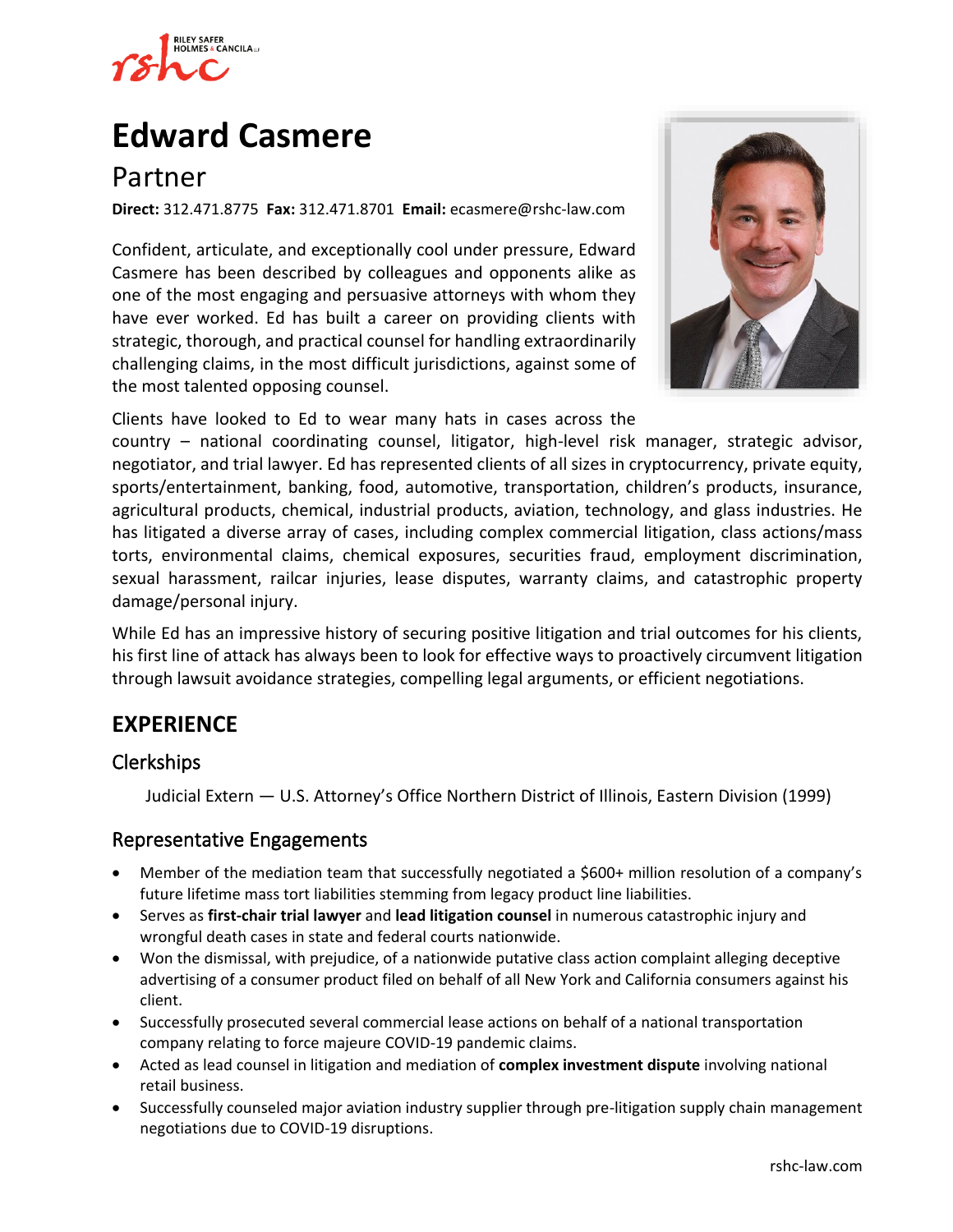

- Functions as **chief negotiation and settlement counsel** for clients in product liability and mass tort litigation nationwide.
- Defended transportation company in commercial lease disputes and serious personal injury cases in various states.
- Counseled **private equity firm** in its analysis of the product liability and litigation portfolios of target companies as part of the due diligence conducted at various points in the negotiations of the transactions.
- Led team that successfully prosecuted **securities fraud** claims on behalf of investors in New York federal court securing a favorable settlement.
- Secured dismissal of a **novel patent license product liability claim** in federal court, and successfully defended the dismissal on appeal.
- Successfully prosecuted a **wrongful death case for the family** of a young man who died from "undetermined" causes after their prior lawyer withdrew shortly before the final pre-trial mediation. Following some last-minute discovery, research, and forensic analysis, Ed crafted a mediation strategy and opening statement that resulted in the defendants changing their "no pay" position and settling the case.
- Successfully defended the enforceability of a broad exculpatory agreement/waiver of liability for an **adventure experience company** in a personal injury action resulting in the dismissal of several claims at an early stage of the litigation.
- When a customer refused payment for significant orders over several months, a **large commercial bakery** turned to Ed for help. He crafted and filed a complaint in federal court that compelled the customer to admit enough facts to obtain partial judgment in the bakery's favor. He then executed on the judgment and negotiated a secured payment plan. That plan provided the bakery immediate cash flow and a secured debt and also allowed them to maintain a working relationship with their customer who was able to remain in business.
- Ed joined a small team of lawyers to assist a **Fortune 500 company** after an unanticipated onslaught of mass tort claims was filed against it and its subsidiaries. He assumed responsibility for managing hundreds of cases, working with the client's upper management and national counsel to create and implement settlement negotiations and trial strategies. Following an intense period of discovery and trial preparations, Ed negotiated a short-term resolution that ultimately became the final negotiated resolution.
- Secured and defended on appeal, the dismissal of an action at the pleading stage against an **international banking client** based on claims related to Italian law, Illinois law, and the Commercial Code.
- Secured a substantial pre-suit settlement on behalf of a client asserting **sexual harassment and discrimination** claims.
- Successfully challenged, at trial and on appeal, the admissibility of experts in federal courts, and also defended experts against such challenges in state and federal courts.
- Obtained a directed verdict at the close of plaintiff's case in a wrongful death jury trial involving a novel liability claim in a cancer case.
- Served as a member of the Defense Liaison Committee for the MDL-875 Court overseeing asbestos claims filed in Illinois, Indiana, and Wisconsin.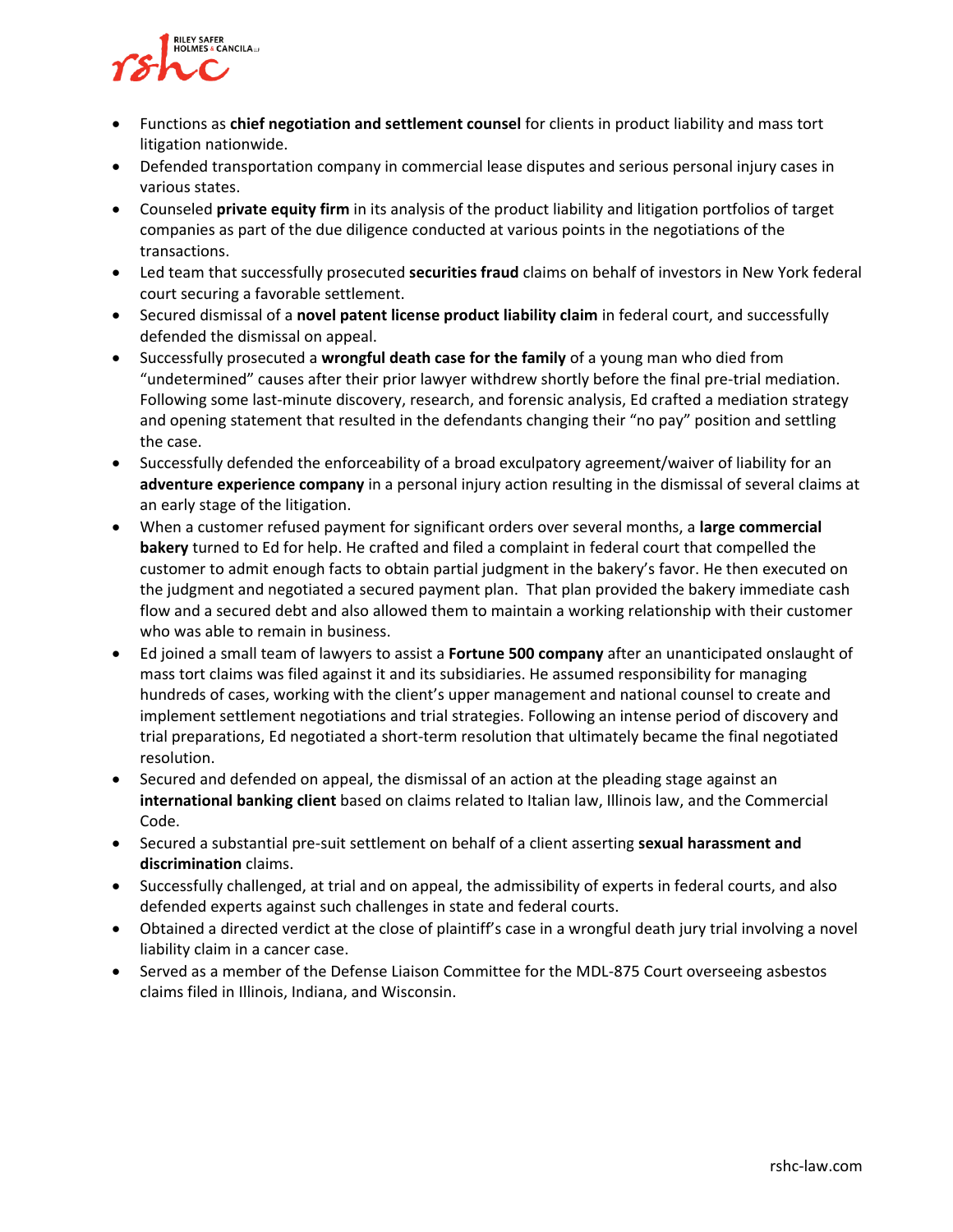

## **CREDENTIALS**

#### Education

Harvard Law School, Program on Negotiation, The Harvard Negotiation Master Class, 2019

- University of Illinois Chicago School of Law, J.D., Jan. 2001, *magna cum laude, Order of John Marshall*
- Illinois State University, B.S., Double major in Political Science, and Public Relations/Communications, 1995

#### Bar Admissions

Illinois

Missouri

New York

- U.S. Court of Appeals for the Seventh Circuit
- U.S. District Court for the Central District of Illinois
- U.S. District Court for the Northern District of Illinois (Trial Bar)
- U.S. District Court for the Southern District of Illinois
- U.S. District Court for the Eastern District of New York
- U.S. District Court for the Southern District of New York
- U.S. District Court for the Eastern District of Missouri
- U.S. District Court for the Western District of Missouri
- U.S. District Court for the Eastern District of Wisconsin
- U.S. District Court for the Western District of Wisconsin

#### Professional Memberships

American Bar Association Tort Trial and Insurance Practice Section Toxic Torts and Environmental Law Committee, Chair (2017-2018) Toxic Torts and Environmental Law Committee, Vice-Chair Products Liability Committee, Vice-Chair Chicago Bar Association Defense Research Institute (DRI) Illinois State Bar Association Bench & Bar Section Council Member Asst. Editor Bench & Bar Section Newsletter Federation of Defense and Corporate Counsel Toxic Torts and Environmental Law Committee, Vice-Chair

#### Honors & Awards

Chicago's Notable Gen X Leaders in Law, *Crain's Chicago Business* (2021) Top Rated Litigators, *Martindale-Hubbell and ALM* (2021) Award For Excellence In Pro Bono Service United States District Court, Northern District of Illinois (2015)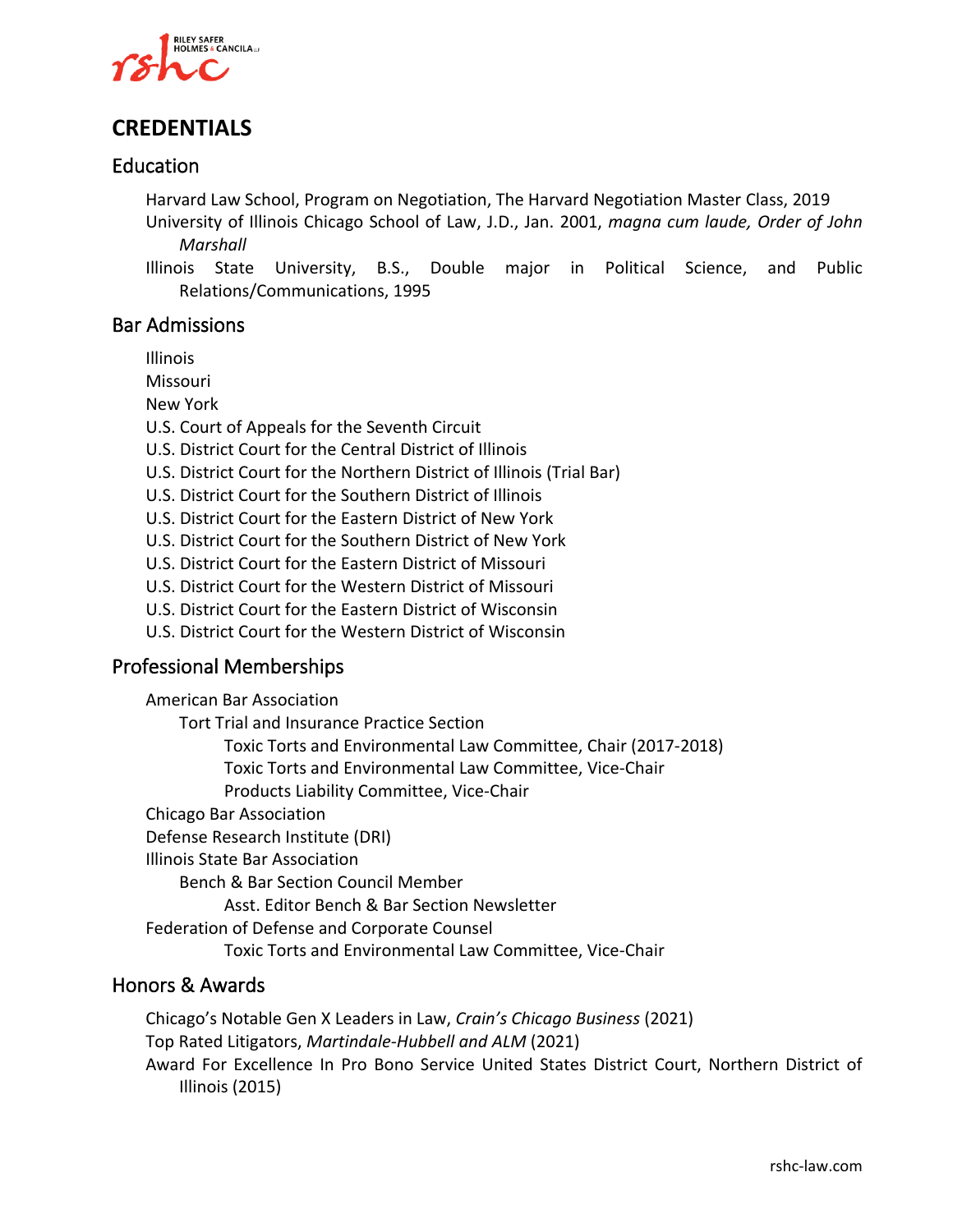

Settlement Assistance Program Service Award United States District Court, Northern District of Illinois (2015)

Peer Reviewed AV® Preeminent™, *Martindale-Hubbell* (Since 2014)

Illinois Leading Lawyer, *Law Bulletin Media Leading Lawyers* (Since 2012)

Illinois Rising Stars, *Thomson Reuters' Illinois Super Lawyers* (2008-2012)

40 Illinois Attorneys Under Forty, *Law Bulletin Media* (2009)

### **PUBLICATIONS & PRESENTATIONS**

- "Keys to Increasing Your Prospects for Success in Mediation: Insights from the Chief Circuit Mediator for the U.S. Court of Appeals for the Seventh Circuit," (author) *Illinois State Bar Association's Bench & Bar Newsletter* (March 2022, vol. 52, no.5)
- "The Lung Cancer Docket Update," (co-presenter) Perrin Conferences, Beverly Hill, CA (March 7, 2022)
- "Illinois Supreme Court Lifts Its Pause Order Regarding Judicial Redistricting," (author) *Illinois State Bar Association's Bench & Bar Section Council Newsletter* (January 2022, vol. 52, no. 4).
- "Illinois Supreme Court Sinks the 'Test the Waters' Doctrine," (author) *Illinois State Bar Association's Bench & Bar Newsletter* (July 2021, vol. 52, no. 1)
- "The Challenge of Recognizing Good Science in the Courtroom," (panelist) Law & Economics Center, The Marketplace of Ideas Podcast (May 24, 2021)
- "The Challenge of Recognizing Good Science in the Courtroom," (panelist) Law & Economics Center, Antonin Scalia Law School at George Mason University (March 8, 2021)
- "How Bar Associations are adapting to the legal paradigm," (panelist) The Impact Lawyers (March 2, 2021)
- "Employer liability issues implicated by COVID-19," (panelist) Law & Economics Center, Antonin Scalia Law School at George Mason University (January 15, 2021)
- "Does Allowing Employees to Work From Home Put Corporations at Risk of Expanding Where They Can Be Properly Sued Under Illinois's Venue Statue? The Illinois Supreme Court Weighs In," (co-author) *Illinois State Bar Association's Bench & Bar Section Council Newsletter* (November 2020, vol. 51, no. 4)
- "Civility, Sincerity, and Other Compelling Negotiation Concepts: Tips From an American President," (author) *Illinois State Bar Association's Bench & Bar Section Council Newsletter* (October 2020, vol. 51, no. 3)
- "Social Inflation, Punitive Damages, and U.S. Litigation Trends: Where are claims and verdicts headed?," (co-panelist) Lloyd's Market Association (September 22, 2020)
- "Illinois Supreme Court Sculpts the Edges of the Collateral Source Rule in Class Action Economic Loss Case," (author) *Illinois State Bar Association's Bench & Bar Section Council Newsletter*  (June 2020, vol. 50, no. 8)
- "Social Inflation, Punitive Damages, and U.S. Litigation Trends: Where are claims and verdicts headed?," (co-panelist) Lloyd's Market Association (June 8, 2020)
- "COVID-19: Facts, Myths and Hypotheses with Dr. Michele Carbone," (moderator) American Bar Association, Tort Trial & Insurance Practice Section, ABA TIPS/Toxic Torts and Environmental Law Committee (May 14, 2020)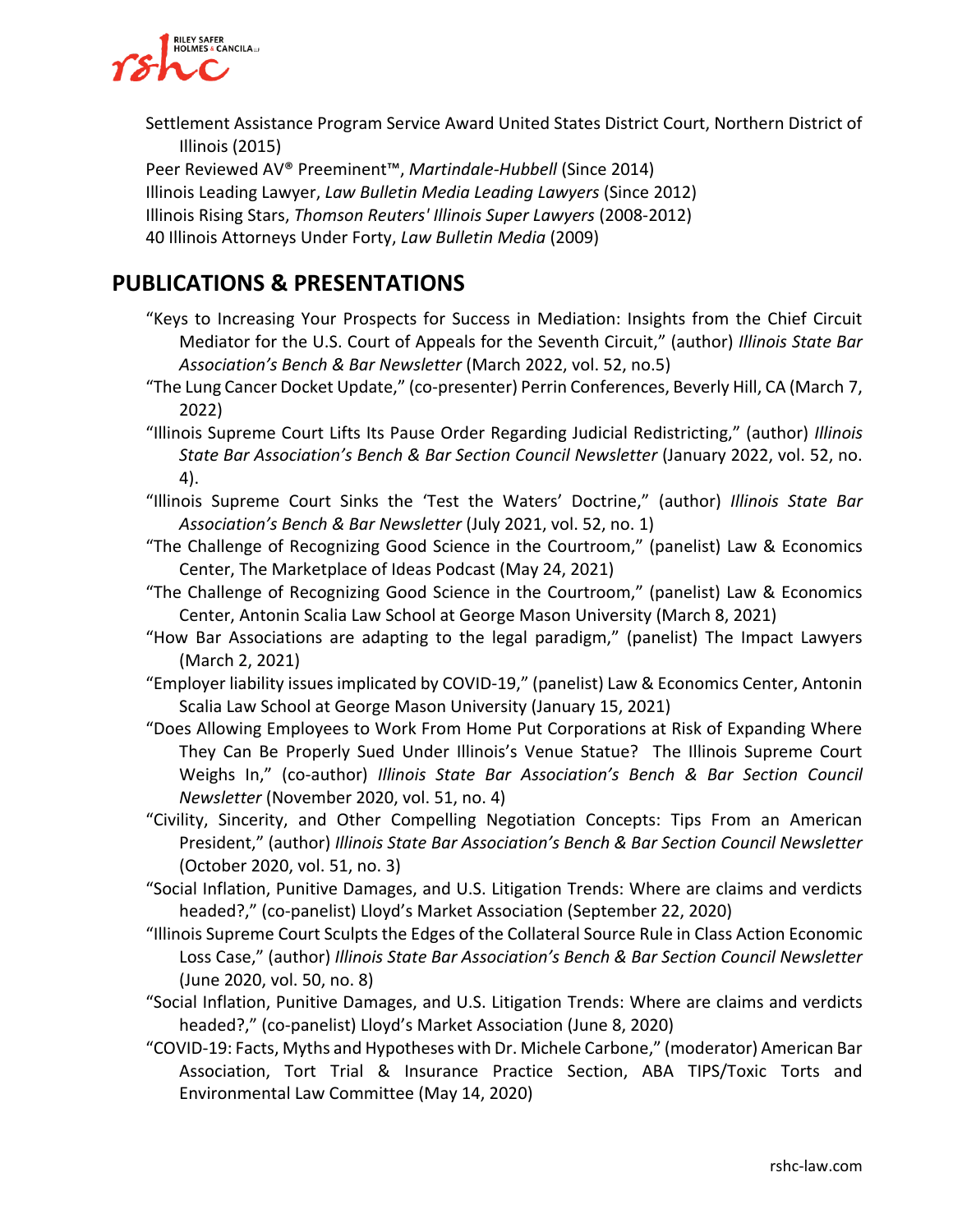

- "Timeless Negotiation Insights from President Kennedy's Inaugural Address," (author) American Bar Association, Tort Trial and Insurance Practice Section, *Toxic Torts and Environmental Law Newsletter* (Spring 2020)
- "What you don't know might cost you: How to be a few steps ahead with negotiating and mediating disputes," (co-panelist) The Federation of Defense & Corporate Counsel 2020 Winter Meeting, Scottsdale, AZ (March 6, 2020)
- "Caveat Venditor: Illinois Supreme Court Clarifies Revocation of Acceptance Rights, Remedies, and Obligations for Buyers and Sellers in Landmark Decision," (co-author) *Illinois State Bar Association's Bench & Bar Section Council Newsletter* (November 2019, vol. 50, no. 4)

"DNA in the Courtroom," (co-presenter) Perrin Conferences, Beverly Hill, CA (March 11, 2019)

- "Premises Liability: Where Are the Claims Headed?," (co-panelist) Perrin Conferences Cutting-Edge Issues in Asbestos Litigation, Beverly Hills, CA (March 8, 2018)
- "Shakespeare's cold wisdom Too early seen unknown, and known too late*?,"* (author) *Illinois State Bar Association's Bench & Bar Section Council Newsletter* (September 2017, vol. 48, no. 3)

"Rule 502: Something Illinois litigants can learn from federal courts," (co-author) *Illinois State Bar Association's Bench & Bar Section Council Newsletter* (May 2017, vol. 47, no. 10)

- "Practice Pointer: Persuading Jurors, What Works and What Doesn't," (co-presenter) ABA 26th Annual Spring CLE Meeting, Phoenix, AZ (April 8, 2017)
- "Proportionality in e-discovery: The Illinois appellate court seeks to find the right fit," (co-author) *Illinois State Bar Association's Bench & Bar Section Council Newsletter* (April 2017, vol. 47, no. 9)

"People v. Jones: Prejudicial Remarks in a Criminal Trial," (co-author) *Illinois State Bar Association's Bench & Bar Section Council Newsletter* (December 2016, vol. 47, no. 5)

"The Second District avoids causing new ripples in the common Law 'test the waters' doctrine," (co-author) *Illinois State Bar Association's Bench & Bar Section Council Newsletter* (September 2016, vol. 47, no. 2)

Program Chair of the American Bar Association's, Tort Trial and Insurance Practice Section, Toxic Torts & Environmental Law Committee's 25th Annual Spring CLE Meeting, Phoenix, AZ (April 8-9, 2016)

From the Trenches: Strategies and Tips from 21 of the Nation's Top Trial Lawyers, Chapter 3: Brevity (author), 2015, American Bar Association

"Recent Developments in Toxic Torts and Environmental Law," (co-author) *Tort Trial and Insurance Practice Law Journal*, American Bar Association (Winter 2015)

"On Point: Predicting the Next Mass Torts and Pattern Litigation," (co-presenter) Lloyd's of London Old Library, London, England (October 20, 2015) discussed the state of mass tort litigation and its future. **The topics included nanotechnology, pharmaceuticals and medical devices, e-cigarettes, wearable technology, and fracking.**

"Apportioning Liability in Jurisdictions with Fault Allocation: Products, Product Types, Product Uses, Product Identification Witnesses, Deposition Strategies, Trigger of Coverage Issues, and Beyond," (co-presenter), American Conference Institute, Chicago, IL (June 24, 2015)

- "Take Home Exposures in Asbestos Cases: How Jurisdictions Differ in Their Approach," (co-presenter) American Conference Institute, Chicago, IL (June 23, 2015)
- "Avoiding Ethical Pitfalls When Preparing Clients and Experts to Testify at Trial," (co-presenter) ABA 24th Annual Spring CLE Meeting, Phoenix, AZ (April 10, 2015)